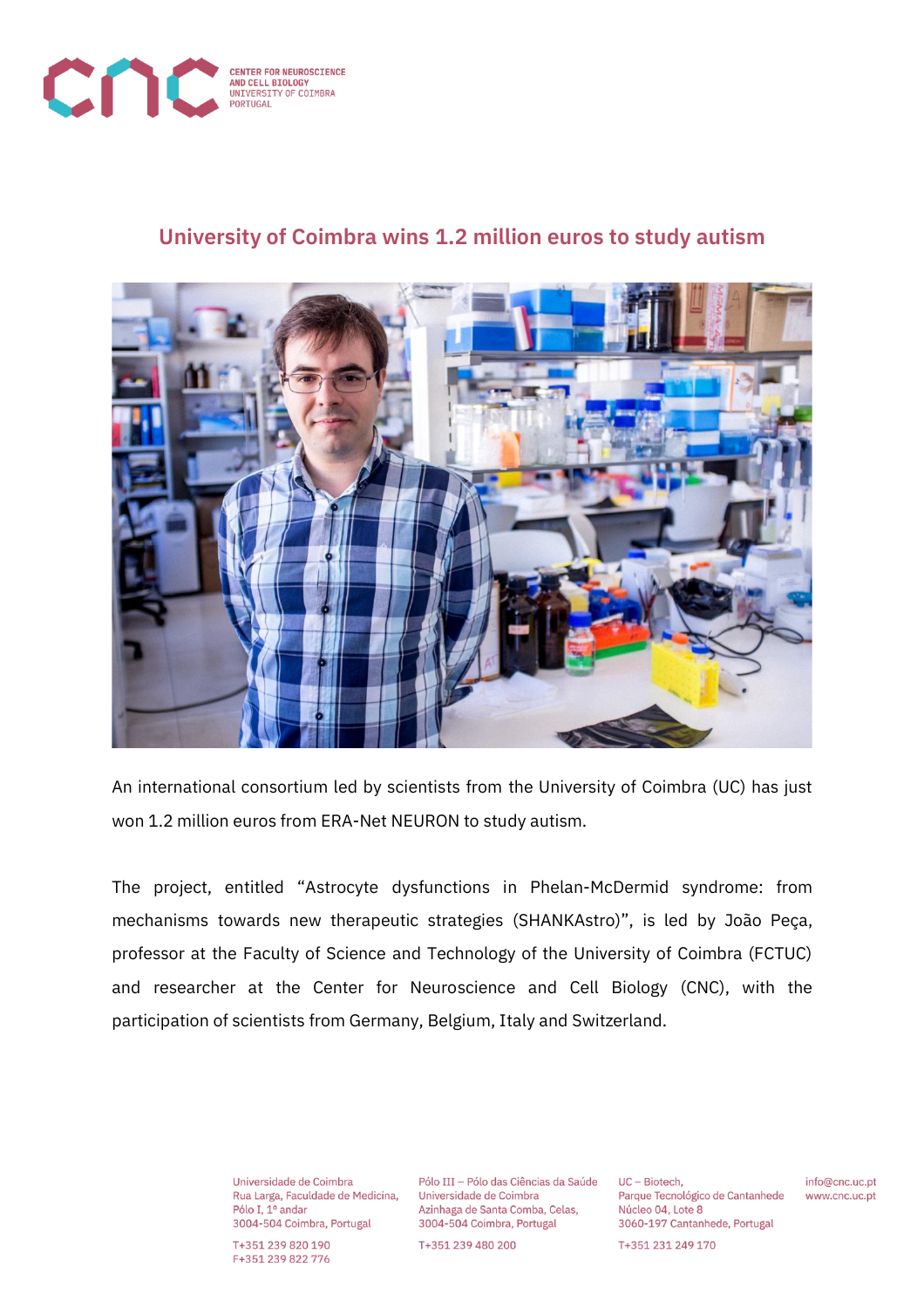

The major goal of the three-year research is to understand which brain cells play a major role in autism, and in particular how mutations in the SHANK3 gene impact normal function during the pathophysiology of the disease.

João Peça explains that mutations in the SHANK3 gene **"are one of the most common causes diagnosed for autism. However, surprisingly, little is known about the consequences of mutations in this gene. Since its original discovery, mutations in SHANK3 have been most commonly studied in neurons."**

However, he stresses, **"Recent evidence suggests that astrocytes, somewhat neglected brain cells, may also play a key role in the development of autism. Astrocytes provide critical metabolic and trophic support for neurons and have recently been identified as "key actors" in the formation and maturation of neuronal circuits. Therefore, the dysfunction of astrocytes, resulting from the mutation in the SHANK3 gene, can lead to problems in the formation and maturation of the neuronal circuit, which will eventually lead to behavioral and cognitive abnormalities".**

In this study, which brings together several experts in the field of the SHANK3 gene and the astrocytes-biology, innovative models will be used, including genetically modified mouse models, as well as human brain organoids capable of closely mimicking human cell physiology.

If scientists manage to decipher the impact that the mutations in the SHANK3 gene have on autism, it will be possible to **"discover and design successful therapies for neurodevelopmental diseases",** concludes João Peça.

ERA-NET NEURON is a European funding network for research in Neuroscience, focused on brain diseases and nervous system disorders.

> Universidade de Coimbra Rua Larga, Faculdade de Medicina, Pólo I. 1º andar 3004-504 Coimbra, Portugal

T+351 239 820 190 F+351 239 822 776

Pólo III - Pólo das Ciências da Saúde Universidade de Coimbra Azinhaga de Santa Comba, Celas, 3004-504 Coimbra, Portugal

T+351 239 480 200

UC - Biotech. Parque Tecnológico de Cantanhede Núcleo 04, Lote 8 3060-197 Cantanhede, Portugal

info@cnc.uc.pt www.cnc.uc.pt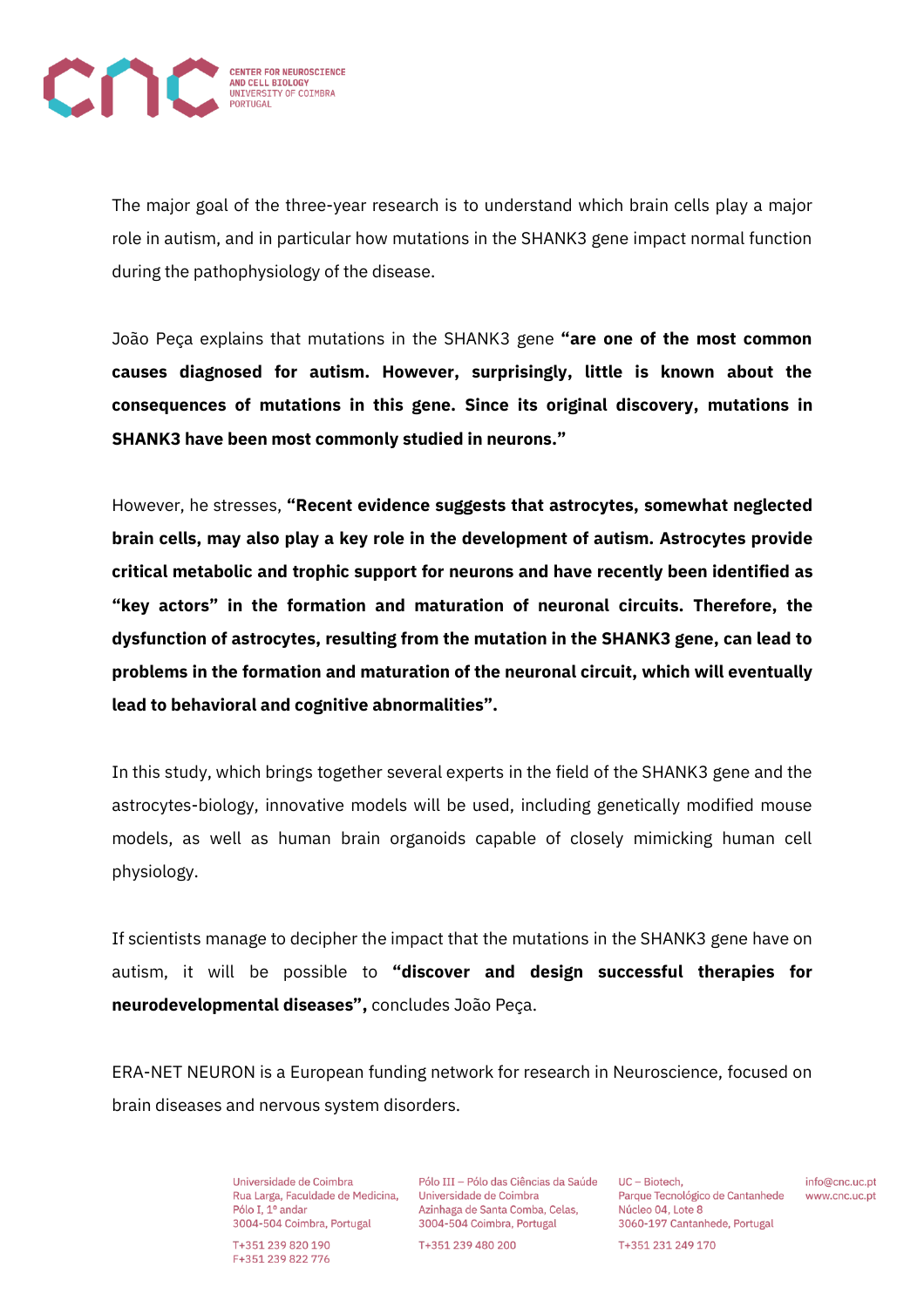

## Cristina pinto

## **News:**

Portugal News (The) (in press) Portugal News Online (The) [\(see here\)](https://www.theportugalnews.com/news/2021-12-14/12-million-to-investigate-autism/64133) Etc e Tal Jornal Online [\(see here\)](https://etcetaljornal.pt/j/2022/01/universidade-de-coimbra-conquista-12-milhoes-de-euros-para-estudar-o-autismo/) e-Global - Notícias em Português Online [\(see here\)](https://e-global.pt/noticia/vida/universidade-de-coimbra-conquista-12-milhoes-de-euros-para-estudar-o-autismo/) Jornal da Beira (in press) Jornal da Beira Online [\(see here\)](https://www.jornaldabeira.net/universidade-de-coimbra-conquista-12-milhoes-de-euros-para-estudar-o-autismo/) Atlântico Expresso (in press) Campeão das Províncias (in press) Douro Hoje (in press) Link To Leaders Online [\(see here\)](https://linktoleaders.com/universidade-de-coimbra-tem-12-milhoes-de-euros-para-estudar-o-autismo/) Comunidades Lusófonas Online [\(see here\)](https://comunidadeslusofonas.pt/33340-2/) Impala Online [\(see here\)](https://www.impala.pt/noticias/universidade-de-coimbra-recebe-12-milhoes-de-euros-para-estudar-autismo/) Jornal de Notícias (in press) Antena 1 - Dias do Futuro (Os) (in press) Bairrada Informação Online [\(see here\)](https://www.bairradainformacao.pt/2021/12/10/universidade-de-coimbra-conquista-12-milhoes-de-euros-para-estudar-o-autismo/) PT Jornal Online [\(see here\)](https://ptjornal.com/universidade-de-coimbra-conquista-12-milhoes-de-euros-para-estudar-o-autismo-540506) Açoriano Oriental Online [\(see here\)](https://www.acorianooriental.pt/noticia/universidade-de-coimbra-com-1-2-milhoes-de-euros-para-estudar-autismo-332915) Correio da Manhã (in press) Delas Online [\(see here\)](https://www.delas.pt/coimbra-vai-liderar-estudo-sobre-autismo-em-consorcio-internacional/atualidade/923868/) Diário As Beiras (in press) Diário de Coimbra (in press) Diário de Coimbra Online [\(see here\)](https://www.diariocoimbra.pt/noticia/77330) Diário de Viseu - Saúde (in press) Exame Informática Online [\(see here\)](https://visao.sapo.pt/exameinformatica/noticias-ei/ciencia-ei/2021-12-09-universidade-de-coimbra-recebe-12-milhoes-de-euros-para-estudar-mutacao-causadora-de-autismo/) Medjournal Online [\(see here\)](https://www.medjournal.pt/pt/noticias-saude-humana/ultimas-noticias/universidade-de-coimbra-conquista-12-milhoes-de-euros-para-estudar-o-autismo/) Mirante Online (O) [\(see here\)](https://omirante.pt/sociedade/2021-12-09-Universidade-de-Coimbra-com-12-milhoes-de-euros-para-estudar-autismo-654a4e30) NO Revista Online [\(see here\)](https://norevista.pt/2021/12/09/universidade-de-coimbra-conquista-12-milhoes-de-euros-para-estudar-o-autismo/) Observador Online [\(see here\)](https://observador.pt/2021/12/08/universidade-de-coimbra-com-12-milhoes-de-euros-para-estudar-autismo/) Público Online [\(see here\)](https://www.publico.pt/2021/12/09/ciencia/noticia/universidade-coimbra-12-milhoes-euros-estudar-autismo-1987992) Rua Direita Online [\(see here\)](https://www.ruadireita.pt/ultima-hora/universidade-de-coimbra-conquista-12-milhoes-de-euros-para-estudar-o-autismo-38252.html) BeiraNews Online [\(see here\)](https://beiranews.pt/2021/12/08/universidade-de-coimbra-conquista-12-milhoes-de-euros-para-estudar-o-autismo/) Campeão das Províncias Online [\(see here\)](https://www.campeaoprovincias.pt/noticia/universidade-de-coimbra-com-12-milhoes-de-euros-para-estudar-autismo) Comunidade Cultura e Arte Online [\(see here\)](https://comunidadeculturaearte.com/universidade-de-coimbra-conquista-12-milhoes-de-euros-para-estudar-o-autismo/) Diário As Beiras Online [\(see here\)](https://www.asbeiras.pt/2021/12/universidade-de-coimbra-com-12-milhoes-de-euros-para-estudar-autismo/) Expresso Online [\(see here\)](https://expresso.pt/sociedade/2021-12-08-Universidade-de-Coimbra-com-12-milhoes-de-euros-para-estudar-autismo-27961065)

Universidade de Coimbra Rua Larga, Faculdade de Medicina, Pólo I. 1º andar 3004-504 Coimbra, Portugal

T+351 239 820 190 F+351 239 822 776

Pólo III - Pólo das Ciências da Saúde Universidade de Coimbra Azinhaga de Santa Comba, Celas. 3004-504 Coimbra, Portugal

T+351 239 480 200

UC - Biotech. Parque Tecnológico de Cantanhede Núcleo 04, Lote 8 3060-197 Cantanhede, Portugal

info@cnc.uc.pt www.cnc.uc.pt